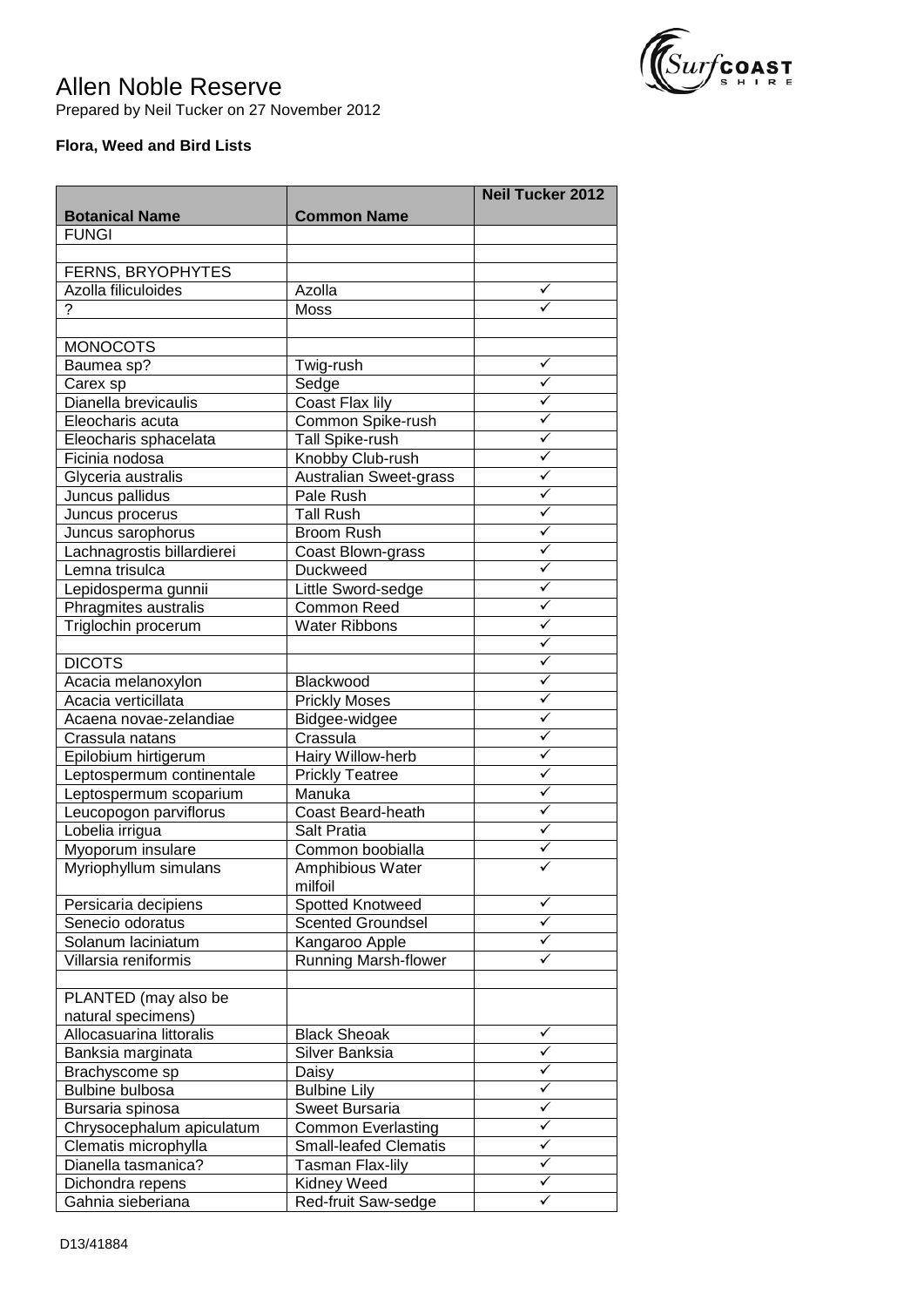|                                      |                                  | <b>Neil Tucker 2012</b> |
|--------------------------------------|----------------------------------|-------------------------|
| <b>Botanical Name</b>                | <b>Common Name</b>               |                         |
| Geranium sp                          | Geranium                         | ✓                       |
| Goodenia ovata                       | Hop Goodenia                     | ✓                       |
| Gynatrix pulchella                   | Hemp Bush                        | ✓                       |
| Indigofera australis                 | Austral Indigo                   | ✓                       |
| Lasiopetalum baueri                  | <b>Velvet Bush</b>               | ✓                       |
| Leptorhynchos sp                     | <b>Button Daisy</b>              | ✓                       |
| Lomandra longifolia                  | Spiny-headed Mat-rush            | ✓                       |
| Melaleuca lanceolata                 | Moonah                           | ✓                       |
| Melaleuca squarrosa                  | <b>Scented Paperbark</b>         | ✓                       |
| Microlaena stipoides                 | <b>Weeping Grass</b>             | ✓                       |
| Olearia ramulosa                     | Twiggy Daisy-bush                | ✓                       |
| Ozothamnus ferrugineus               | <b>Tree Everlasting</b>          | ✓                       |
| Patersonia longifolia                | <b>Tall Purple-flags</b>         | ✓                       |
| Pelargonium sp                       | Stork's Bill                     | ✓                       |
| Poa labillardierei                   | <b>Tussock Grass</b>             | ✓                       |
| Poa poiformis                        | <b>Blue Tussock-grass</b>        | ✓                       |
| Pomaderris aspera?                   | <b>Hazel Pomaderris</b>          | ✓                       |
| Pultenaea daphnoides                 | Large-leaf Bush-pea              | ✓                       |
| Pultenaea scabra                     | Rough Bush-pea                   | ✓                       |
| Rhagodia candolleana                 | Sea-berry Saltbush               | ✓                       |
| Rytidosperma caespitosa              | <b>Common Wallaby Grass</b>      | ✓                       |
| Spyridium parvifolium                | <b>Dusty Miller</b>              | ✓                       |
| Stylidium sp                         | <b>Trigger Plant</b>             | ✓                       |
| Tetragonia implexicoma               | <b>Bower Spinach</b>             | ✓                       |
| Themeda triandra                     | Kangaroo Grass                   | ✓                       |
| Thomasia petalocalyx                 | Paper Flower                     | ✓                       |
| Threlkeldia diffusa                  | <b>Coast Bone Fruit</b>          | ✓                       |
| Viminaria juncea                     | Golden Spray                     |                         |
|                                      |                                  |                         |
| <b>WEEDS</b>                         |                                  |                         |
| *Anagallis arvensis                  | Pimpernel<br>Norfolk Island Pine |                         |
| *Araucaria heterophylla<br>(planted) |                                  |                         |
| *Arctotheca calendula                | Capeweed                         | ✓                       |
| *Arundo donax (planted)              | <b>Giant Reed</b>                |                         |
| *Asparagus scandens                  | Asparagus Fern                   | ✓                       |
| *Aster subulatus                     | Aster Weed                       | ✓                       |
| *Atriplex prostrata                  | Hastate Orache                   | ✓                       |
| *Avena fatua?                        | <b>Wild Oat</b>                  | ✓                       |
| *Banksia integrifolia (planted)      | Coast Banksia                    | ✓                       |
| *Briza maxima                        | <b>Quaking Grass</b>             | ✓                       |
| *Bromus diandrus                     | <b>Great Brome</b>               | ✓                       |
| *Bromus catharticus                  | <b>Prairie Grass</b>             | ✓                       |
| *Bromus hordeaceus                   | Soft Brome                       | ✓                       |
| *Canna sp (planted)                  | Canna Lily                       | ✓                       |
| *Catapodium rigidum                  | Fern Grass                       | ✓                       |
| *Chenopodium album                   | Fat Hen                          | ✓                       |
| *Cirsium vulgare                     | <b>Spear Thistle</b>             | ✓                       |
| *Cynodon dactylon                    | <b>Couch Grass</b>               | ✓                       |
| *Cyperus eragrostis                  | Drain-sedge                      | ✓                       |
| *Dactylis glomerata                  | Cocksfoot                        | ✓                       |
| *Dipogon lignosus                    | Dolichos Pea                     | ✓                       |
| *Echium candicans (planted)          | Pride of Madeira                 | ✓                       |
| *Ehrharta erecta                     | Panic Veldt-grass                | ✓                       |
| *Eucalyptus ficifolia (planted)      | WA flowering gum                 | ✓                       |
| *Eucalyptus leucoxylon               | Yellow Gum                       |                         |
| (planted)                            |                                  |                         |
| *Eucalyptus sp (planted)             | ?                                |                         |
| *Euphorbia peplus                    | Petty Spurge                     |                         |
| *Fumaria muralis                     | Fumitory                         |                         |
| *Galium aparine                      | Cleavers                         |                         |
| *Grevillea sp (planted)              | Grevillea                        |                         |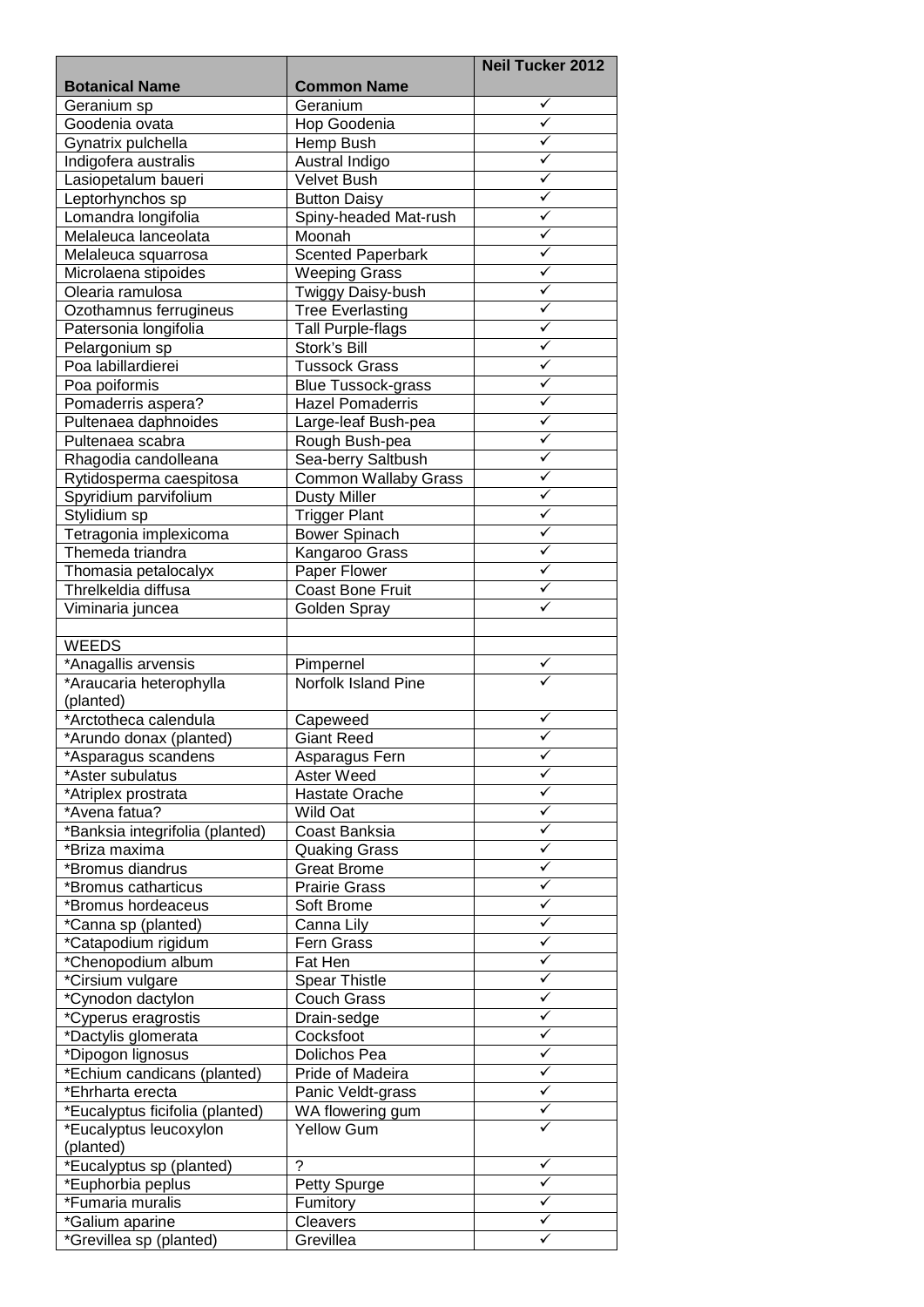

|                                         |                              | <b>Neil Tucker 2012</b> |
|-----------------------------------------|------------------------------|-------------------------|
| <b>Botanical Name</b>                   | <b>Common Name</b>           |                         |
| *Hakea drupacea                         | Sweet Hakea                  | ✓                       |
| *Hedera helix                           | <u>lvy</u>                   |                         |
| *Helminthotheca echioides               | Ox-tongue                    | ✓                       |
| *Holcus lanatus                         | Yorkshire Fog                | ✓                       |
| *Hypochaeris radicata                   | Cat's Ear                    | ✓                       |
| *Iris sp (planted)                      | Iris                         | ✓                       |
| *Lepidium squamatum                     | <b>Lesser Swinecress</b>     | ✓                       |
| *Lotus sp                               | Trefoil                      | ✓                       |
| *Malva parviflora                       | <b>Small-flower Mallow</b>   | ✓                       |
| *Medicago arabica                       | <b>Spotted Medic</b>         | ✓                       |
| *Medicago polymorpha                    | <b>Burr Medic</b>            | ✓                       |
| *Melaleuca sp (planted)                 | Honey-myrtle                 | ✓                       |
| *Metrosideros tomentosa                 | <b>NZ Christmas Bush</b>     | ✓                       |
| *Myosotis sylvatica                     | Forget-me-not                | ✓                       |
| *Nymphaea alba                          | White Water Lily             | ✓                       |
| *Papaver somniferum                     | Opium Poppy                  | ✓                       |
| *Paraserianthes lophantha               | Cape wattle                  | ✓                       |
| *Paspalum dilatatum                     | Paspalum                     | ✓                       |
| *Pennisetum clandestinum                | Kikuyu                       | ✓                       |
| *Phalaris aquatica                      | Toowoomba Canary             |                         |
|                                         | Grass                        |                         |
| *Pittosporum undulatum                  | Sweet Pittosporum            | ✓                       |
| *Plantago lanceolata                    | <b>Ribwort Plantain</b>      |                         |
| *Rubus sp agg                           | <b>Blackberry</b>            | ✓                       |
| *Rumex conglomeratus                    | <b>Clustered Dock</b>        | $\checkmark$            |
| *Rumex crispus                          | <b>Curled Dock</b>           | ✓                       |
| *Salix matsudana tortuosa               | <b>Tortured Willow</b>       |                         |
| (planted)                               |                              |                         |
| *Salix sepulchralis x                   | Hybrid Willow (planted)      |                         |
| matsudana tortuosa                      |                              |                         |
| *Salix fragilis (planted)               | <b>Crack Willow</b>          | ✓                       |
| *Salix x sepulchralis (planted)         | Weeping Willow               | ✓                       |
| *Sonchus asper                          | Rough Sow-thistle            | ✓                       |
| *Sonchus oleraceus                      | Sow Thistle                  | ✓                       |
| *Stenotaphrum secundatum                | <b>Buffalo Grass</b>         | ✓                       |
|                                         | Wheat                        |                         |
| *Triticum aestivum<br>*Tropaeolum majus | Nasturtium                   | v<br>✓                  |
| *Vicia sativa                           | Vetch                        | ✓                       |
| *Vicia hirsuta                          | Narrow-leafed Vetch          | ✓                       |
|                                         |                              | ✓                       |
| *Vulpia bromoides                       | Squirrel-tail Fescue         | ✓                       |
| *Zantedeschia aethiopica                | Arum Lily                    |                         |
|                                         |                              |                         |
| <b>UNKNOWN</b>                          |                              |                         |
| $\ddot{\phantom{0}}$                    | herb, blue flowers           |                         |
| $\overline{?}$                          | herb, purple flowers         |                         |
| $\overline{?}$                          | tree sp                      |                         |
| $\overline{?}$                          | grass sp                     |                         |
| $\overline{?}$                          | succulent herb               |                         |
|                                         |                              |                         |
| <b>BIRDS</b>                            |                              |                         |
|                                         | <b>Black duck</b>            | ✓                       |
|                                         | <b>Black Swan (breeding)</b> | ✓                       |
|                                         | Coot                         | ✓                       |
|                                         | Corvid (Little raven?)       | ✓                       |
|                                         | Gang-gang                    | ✓                       |
|                                         | #Great Egret                 | ✓                       |
|                                         | <b>Grey Fantail</b>          | ✓                       |
|                                         | <b>Grey Teal</b>             | ✓                       |
|                                         | Kookaburra                   |                         |